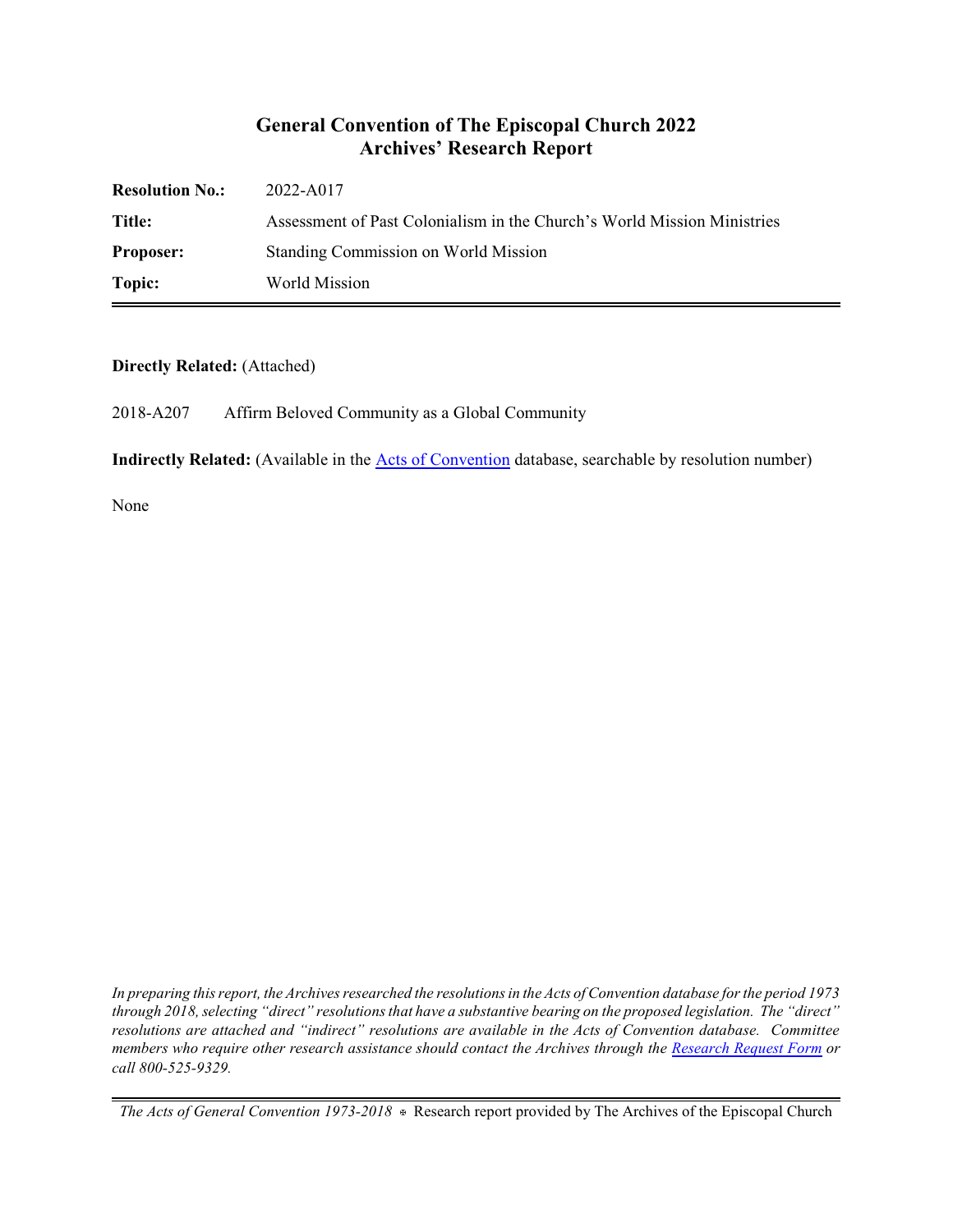# **A017 - Assessment of Past Colonialism in the Church's World Mission Ministries**

#### **Final Status:** Not Yet Finalized

**Proposed by:** Standing Commission on World Mission **Requests New Interim Body**: No **Amends C&C or Rules of Order**: No **Has Budget Implications**: No **Cost**: **HiA:** HB **Legislative Committee Currently Assigned**: 05 - World Mission **Completion Status:** Incomplete **Latest House Action:** N/A **Supporting Documents:** No

## **Resolution Text**

*Resolved*, the House of Deputies concurring,

That the 80th General Convention acknowledge and grieve the participation of the Episcopal Church and its various entities and institutions in colonialism in North America, Latin America, Africa, and Asia; and warns of and laments colonial mindsets in the Church today; and be it further

*Resolved,* That the General Convention affirm that Colonialism and its continuing impacts are antithetical to the Gospel as proclaimed by our Savior Jesus Christ, and that we are all called to repent and atone for the evils perpetuated in the name of Christ in the missionary field; and be it further

*Resolved,* That the Standing Commission on World Mission (SCWM) encourage the Episcopal Church to use principles and practices which turn from the colonial mindset of the past towards mutuality of relationships in our mission, ministries, and outreach; and be it further

*Resolved,* That the General Convention direct the SCWM to deliver a report to the 81st General Convention on the historic role of the Episcopal Church in colonialism through its missionary work, and how and where a colonial mindset continues to prejudice our work in propagating the Gospel.

# **Explanation**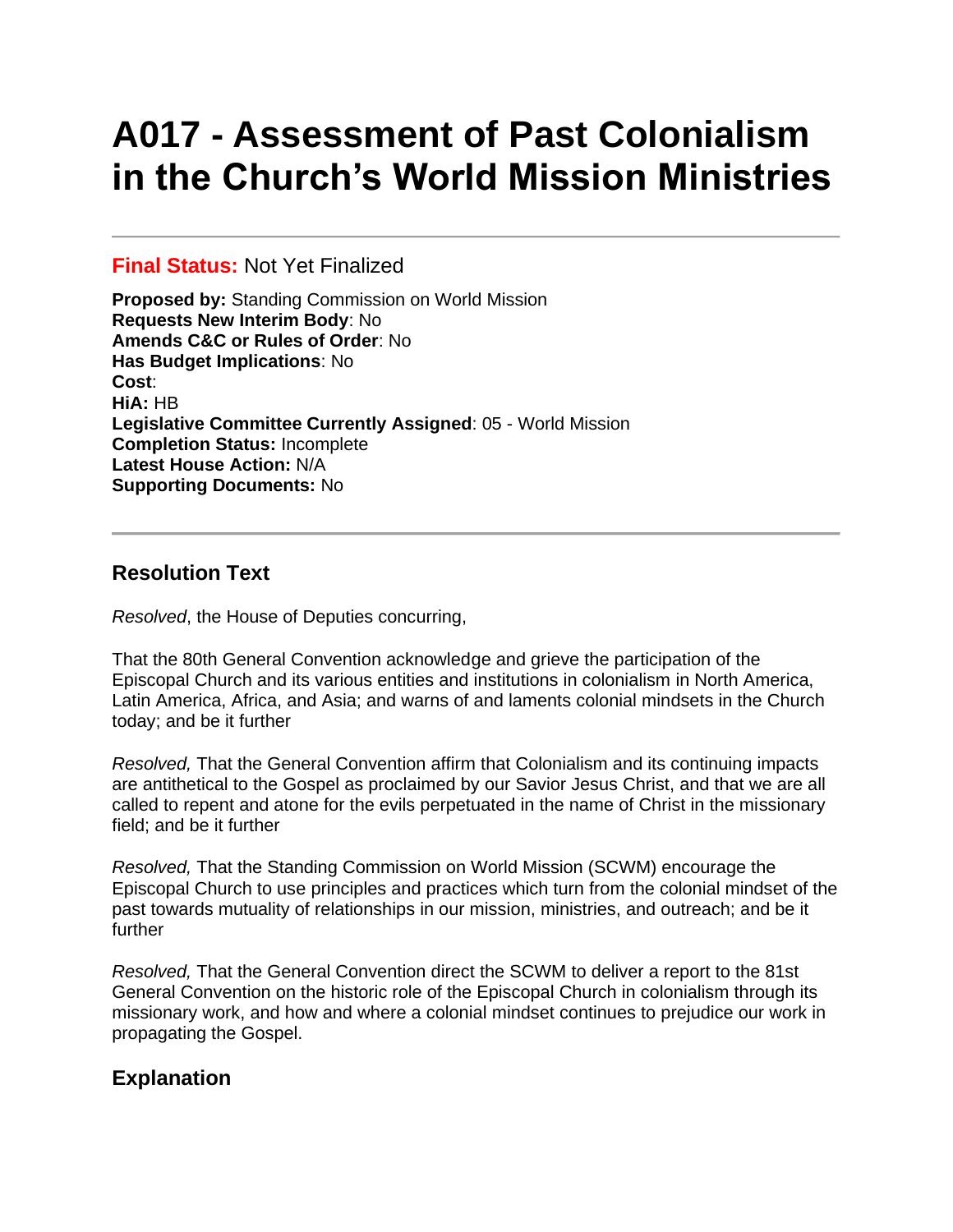When the Church Missionary Society of the Episcopal Church met for the first time in 1828, the Rev. D. Wainwright offered the opening sermon which read in part: "The Indians of Western America and the isles of the Pacific are ignorant and degraded; the savage hordes of Africa are remote and intractable." From the beginning, the missionary work of the Episcopal Church was wrapped up in the broader effort at colonization. In fact, the first missionary efforts undertaken in the Church were under the auspices of the Colonization Society.

Looking back we are now aware that Episcopal Missionary efforts, while always undertaken with the goal of propagating the Gospel all over the world, also suffered from the unmistakable connection to colonialism.

This resolution calls on the Church to review its missionary history from our founding to the present day in order to study and reflect upon the difficult reality of our complicity in colonialism and how we have unwittingly done harm to the propagation of the Gospel so that we can repent, ask forgiveness, make amends, and strive not to repeat those mistakes.